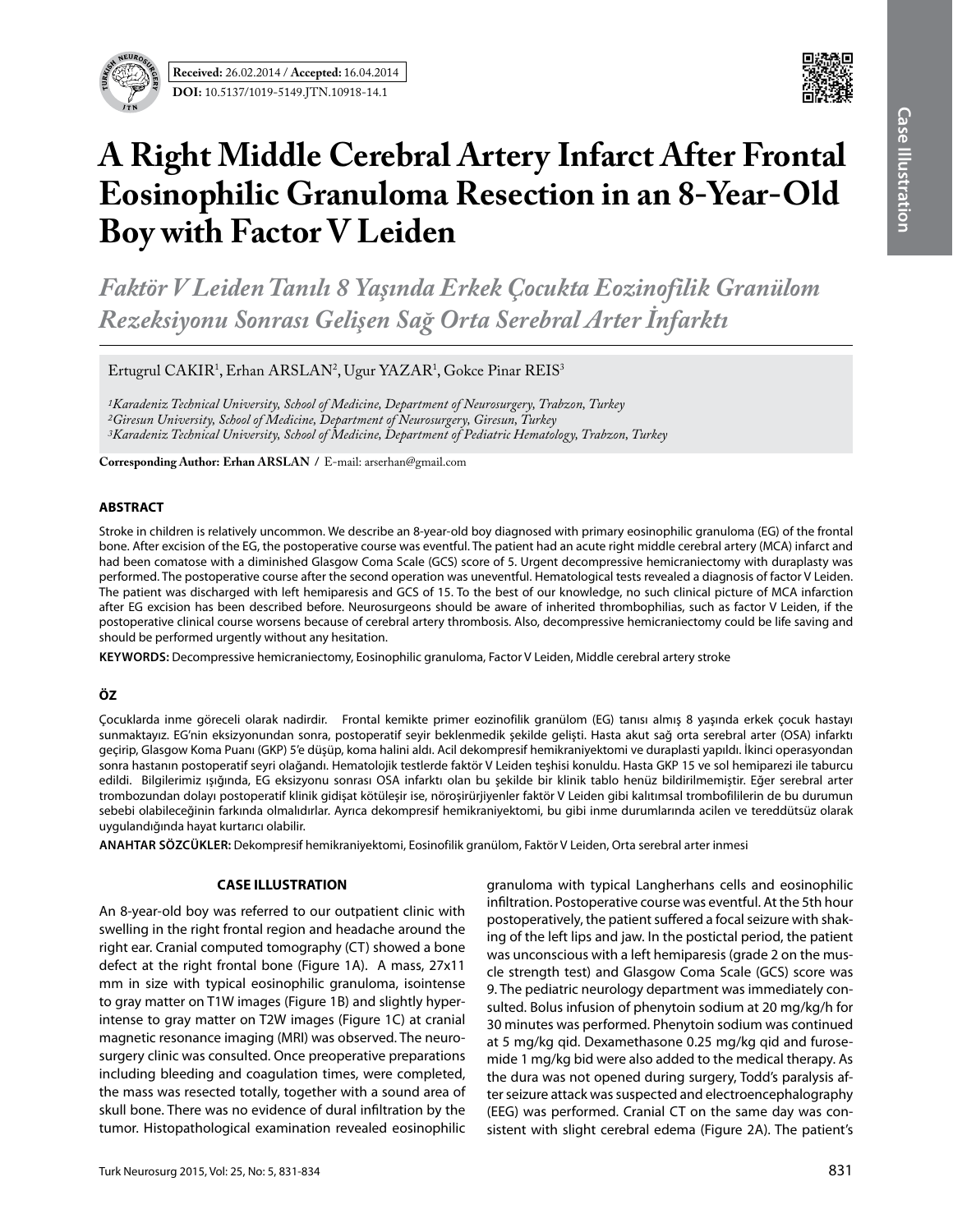left motor weakness progressively increased to hemiplegia, and GCS decreased to 7. Urgent cranial MRI was performed. Cranial MRI with diffusion weighted images revealed an acute cerebral infarct in the water shedding area of the right middle cerebral artery (MCA) and ventricular shifting towards the left side (Figures 2 B,C). Digital substraction angiography (DSA) was immediately performed. This revealed severe stenosis of the right internal carotid artery (ICA) just before the bifurcation, and occluded right MCA from the point of origin. Blood flow in the left ICA was normal. No filling of the right ICA and MCA by the way of the anterior communicating artery (AcomA) was observed (Figure 2D). The patient was transferred to the intensive care unit (ICU). Information about the patient's clinical course was given to the parents, during which we obtained further details regarding his familial history. We learned that the patient's sister, who was 3 years older than him, also had cerebral infarct after a minor head trauma. She had experienced a left upper extremity monoparesis. The patient was examined by the pediatric hematology department. Anticoagulant (enoxaparin sodium) at 100 U/kg bid was started, and 70 mg/day acetylsalicylic acid was added. Blood levels of protein C, protein S, homocysteine, lipoprotein (a) and factor VIII, and prothrombin time (PT) and partial thromboplastin time (PTT) were normal. Blood tests using SNaPshot revealed no prothrombin G20210A mutation. However, the patient was heterozygous for factor V Leiden, and heterozygous for methylenetetrahydrofolate reductase (*MTHFR*) C677T mutation. His sister's and parents' blood were also analyzed. His sister was homozygous for the *MTHFR* C677T mutation, and the father and mother were heterozygous for the *MTHFR* C677T mutation. The patient's ECHO cardiogram and Doppler ultrasonography revealed no other thrombus in the cardiovascular system. His clinical condition worsened, and GCS decreased to 5. We performed urgent right fronto-temporoparietal decompressive craniectomy with duraplasty (Figure 3a). The patient was observed in the ICU in an intubated state. The post-

operative course after decompressive hemicraniectomy was uneventful. The patient was extubated on the 15<sup>th</sup> day postoperatively. At neurological examination, GCS was 14 with left hemiplegia. Passive exercises were started in the ICU. On the 20<sup>th</sup> day postoperatively, the patient was transferred to a bed in the neurosurgery clinic. On the 45<sup>th</sup> day postoperatively, the removed skull bone was replaced on the cranial defect (Figure 3b). The patient was transferred to physical therapy and rehabilitation clinic 2 months after the first operation with left hemiparesis (grade 2 on the lower extremity muscle strength test and grade 1 on the upper extremity muscle strength test). The patient showed improvements in motor power. By the 6<sup>th</sup> month after the first operation, he had grade 4 muscle strength in the left lower extremity and grade 3 muscle strength in the left upper extremity. On discharge, the patient was able to walk without assistance.

Eosinophilic granuloma (EG) is considered a benign histiocytosis of unknown etiology. It is characterized by single or multiple skeletal lesions. It predominantly affects children, adolescents and young adults, although it may be encountered at all ages. Solitary lesions are more common than multiple ones. The more common sites for EG include the skull, mandible, spine, ribs and long bones (1). The usual treatment of solitary EG of the skull consists of a craniectomy, or curettage if necessary, followed by local radiation therapy (1). As the usual treatment of solitary EG is resection of the mass, we excised the frontal EG using craniectomy in our patient. The patient's preoperative hematological tests, including PT and PTT, were within normal limits. The patient suffered an unexpected arterial ischemic stroke on the first postoperative day.

Stroke in children is a heterogeneous disorder. Multiple risk factors for stroke have been reported, and genetic predisposition to stroke has been confirmed (5). The incidence of stroke in children is estimated at between 2.6 and 6.4 per 100,000 per year, with a higher frequency in the current



**Figure 1: a)** Axial computed CT scan showing an osteolytic lesion in the right frontal bone on the right side. **b)** Axial T1W MRI scan showing a lesion isointense to gray matter, **c)** axial T2W MRI scan showing a lesion slightly hyperintense to gray matter in the right frontal bone.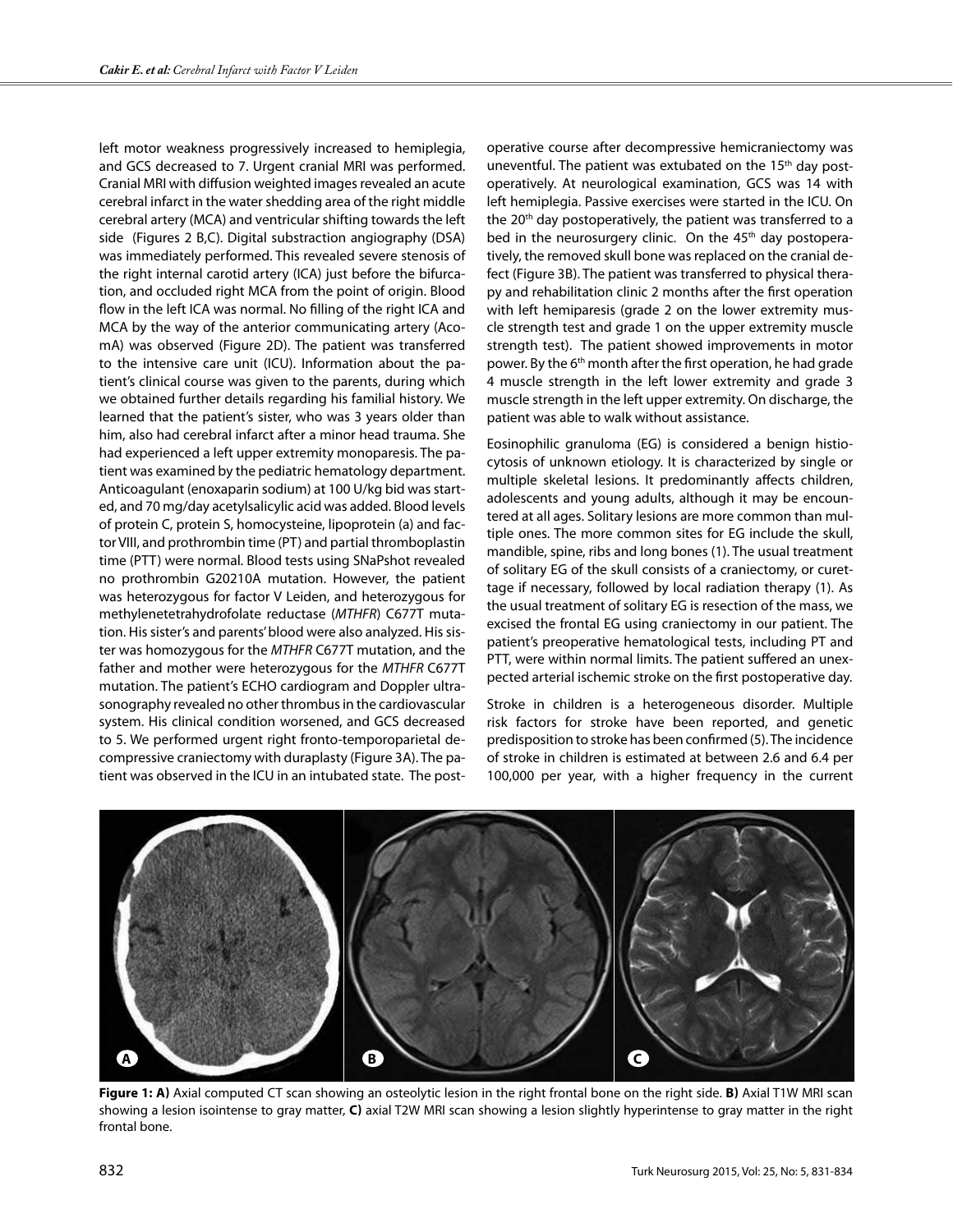literature (2). In children up to age 14, the incidence of stroke ranges from 2 to 8 per 100,000 (3). The most frequently reported risk factors for stroke are congenital heart malformations, hemolytic anemias, collagen vascular diseases and some rare congenital metabolic disorders. Trauma, infectious diseases, and thrombophilias are also included among the risk factors (5). In up to 30% of children, risk factor cannot be established, despite extensive investigations (5).

The well-established inherited thrombophilic risk factors are deficiency of antithrombin, protein C, and protein S, factor V Leiden and factor II G20210A (5). Several studies have reported an increased frequency of factor V Leiden in childhood arterial ischemic stroke (5). Kenet et al. (2) reported that metaanalysis showed a significant association between arterial ischemic stroke and FV Leiden and PT G20210A. Our case had an inherited thrombophilic risk factor (factor V Leiden). The first operation (excision of EG) was also another risk factor for arterial thrombosis. Both of these thrombophilic factors may have led to MCA thrombosis in this child. Stroke in children results in significant morbidity and mortality. Brain swelling and subsequent cerebral herniation is the usual cause of early death after acute stroke. Medical treatments may help to



**Figure 2: a)** Axial CT scan taken on the first postoperative day showing the right frontal bone defect and slight hypointensity and effacement of sulci in the right frontoparietal region. **b)** Axial T2W MRI scan demonstrating hyperintensity in the area of the right middle cerebral artery (MCA). **c)** Apparent Diffusion Coefficient (ADC) showing hyperintensity in the area of the right MCA due to acute cerebral infarct. **d)** A frontal view of the right carotid angiogram showing thrombus formation within the right internal carotid artery (ICA) just before it bifurcates, and excessive stenosis in this segment (arrow). Note that there is no blood flow in the right MCA, due to thrombosis.